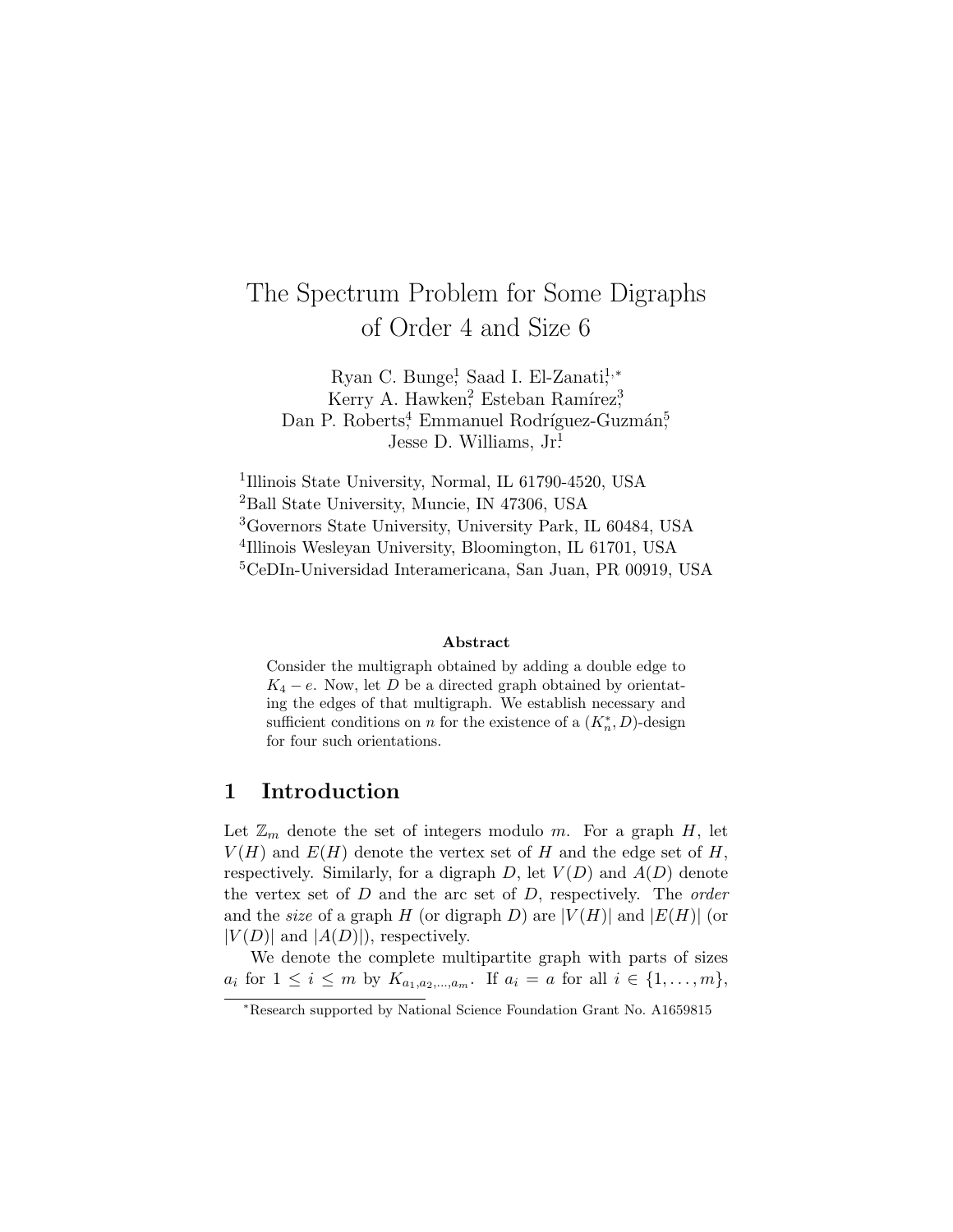then we use the notation  $K_{m\times a}$ . Furthermore, let  $V(K_{m\times a})=\mathbb{Z}_{ma}$ with vertex partition  $\{V_0, V_1, \ldots, V_{m-1}\}\$  where  $V_i = \{j \in \mathbb{Z}_{ma} : j \equiv i\}$ (mod m)}. Then  $E(K_{m\times a})$  consists of all edges  $\{i, j\}$  such that  $i \not\equiv j$  $(mod m).$ 

The complete graph of order n with a hole of size  $t$ , denoted  $K_n \setminus K_t$ , is the graph with vertex set V and edge set  $\{ \{a, b\} : a \in$  $V, b \in V \setminus U, a \neq b$  where  $|V| = n, U \subseteq V$ , and  $|U| = t$ . The vertices in  $U$  are said to be the vertices in the hole.

Let  $tG$  denote the graph consisting of  $t$  vertex-disjoint copies of  $G$ . The *join* of two vertex-disjoint graphs  $G$  and  $H$ , denoted  $G \vee H$ , is the graph with vertex set  $V(G) \cup V(H)$  and edge set  $E(G) \cup E(H) \cup \{ \{a, b\} : a \in V(G), b \in V(H) \}.$  For example,  $K_{5x+1}$ could be described as  $(xK_5 \vee K_1) \cup K_{x\times 5}$ . Note that, by convention, the union of two graphs implies the graphs are edge-disjoint, but not necessarily vertex-disjoint.

Let H be a graph and let  $\mathcal G$  be a set of subgraphs of H. We will refer to a graph  $G \in \mathcal{G}$  as a *G*-block. A *G*-decomposition of H is a set  $\Delta = \{G_1, G_2, \ldots, G_r\}$  of pairwise edge-disjoint subgraphs of H such that for every  $i \in [1,r]$ ,  $G_i \cong G$  for some  $G \in \mathcal{G}$  and such that  $E(H) = \bigcup_{i=1}^{r} E(G_i)$ . Of particular importance is when  $\mathcal{G} = \{G\}$ , in which case we write "G-decomposition of H" instead of " $\{G\}$ -decomposition of H." A G-decomposition of  $K_n$  is also known as a  $(K_n, G)$ -design. The set of all n for which  $K_n$  admits a G-decomposition is called the *spectrum of G*. The spectrum has been determined for many classes of graphs, including all graphs on at most 4 vertices [4] and all graphs on 5 vertices (see [3] and [12]). We direct the reader to [2] and [5] for recent surveys on graph decompositions.

### 1.1 Definitions for Digraphs

Similar concepts to those defined above for undirected graphs can be defined for digraphs. First, we introduce additional notation. For an undirected graph  $G$ , let  $G^*$  denote the digraph obtained from  $G$ by replacing each edge  $\{u, v\} \in E(G)$  with the arcs  $(u, v)$  and  $(v, u)$ . Thus  $K_n^*$ , the *complete digraph of order* n, is the digraph on n vertices with the arcs  $(u, v)$  and  $(v, u)$  between every pair of distinct vertices  $u$  and  $v$ .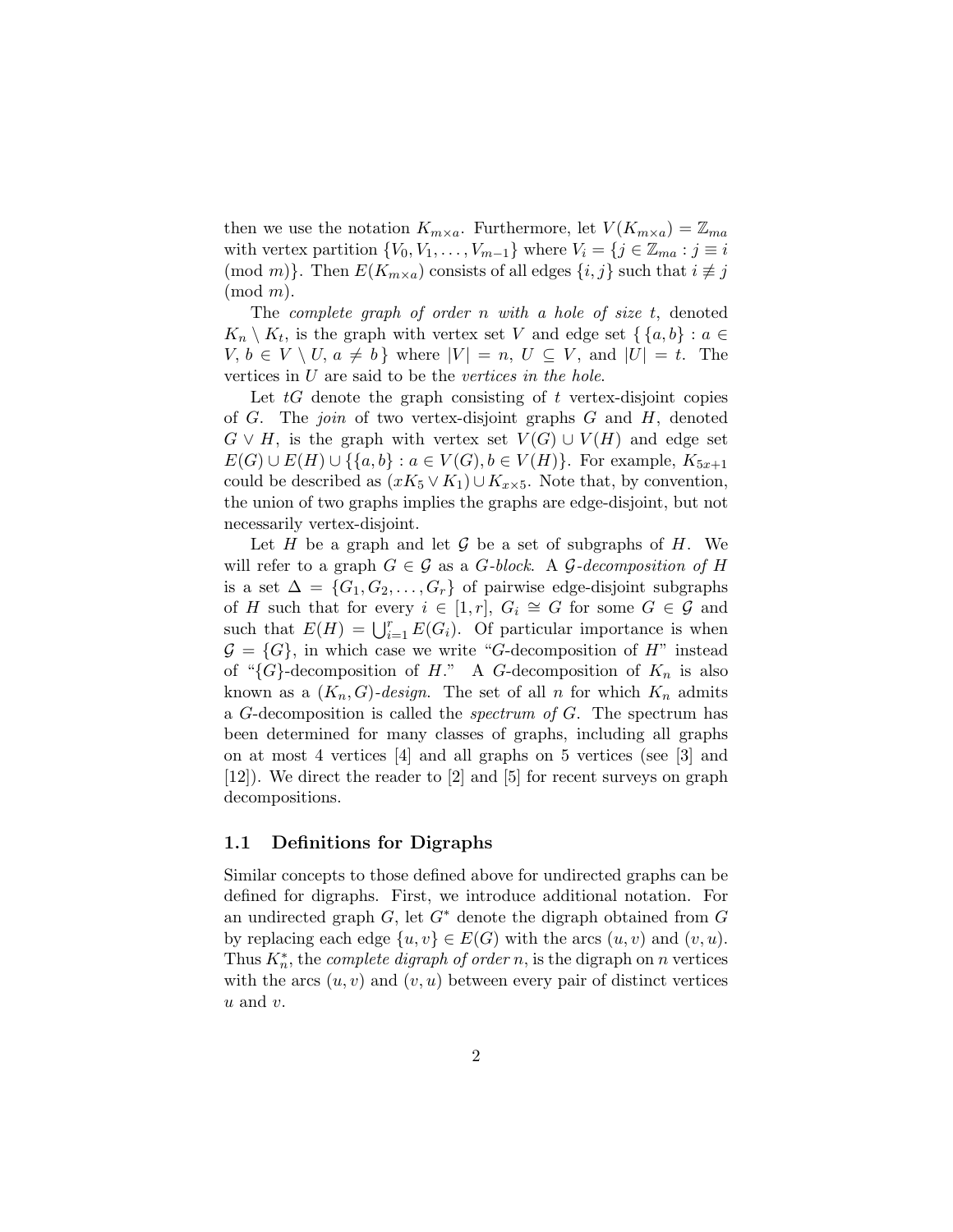Let  $H$  and  $D$  be digraphs such that  $D$  is a subgraph of  $H$ . A D-decomposition of H is a set  $\Delta = \{D_1, D_2, \ldots, D_r\}$  of pairwise arc-disjoint subgraphs of  $H$  each of which is isomorphic to  $D$  and such that  $A(H) = \bigcup_{i=1}^{r} A(D_i)$ . As with the undirected case, a Ddecomposition of  $K_n^*$  is also known as a  $(K_n^*, D)$ -design, and the set of all n for which  $K_n^*$  admits a D-decomposition is called the *spectrum* of D.

The spectra for several digraphs of small order at most 4 have been determined. This includes the spectra for all digraphs on at most 3 vertices [14], all bipartite digraphs on 4 vertices (see [9]), the orientations of a triangle with a pendent edge (see [6] and [8]), and several of the orientations of  $K_4 - e$  (see [7]).

In this paper, we extend the known results on the spectra of digraphs of order 4 by determining the spectra for the four digraphs found in Figure 1. We use the naming convention found in An Atlas of Graphs [15] by Read and Wilson. For example,  $D113[a, b, c, d]$ refers to the digraph with vertex set  $\{a, b, c, d\}$  and arc set  $\{(a, b),$  $(a, d), (b, a), (c, a), (c, b), (c, d)$ .



Figure 1: The 4 digraphs for which we settle the spectrum. Note that these are 4 possible orientations of a multigraph obtained from adding a double edge to  $K_4 - e$ .

#### 1.2 Some Basic Results

The obvious necessary conditions for a digraph  $D$  to decompose  $K_n^*$ are

- $(A)$   $|V(D)| \leq n$ ,
- (B) | $A(D)$ | divides  $|A(K_n^*)| = n(n-1)$ , and
- (C) both gcd{outdegree(v) :  $v \in V(D)$ } and gcd{indegree(v) :  $v \in$  $V(D)$ } divide  $n-1$ .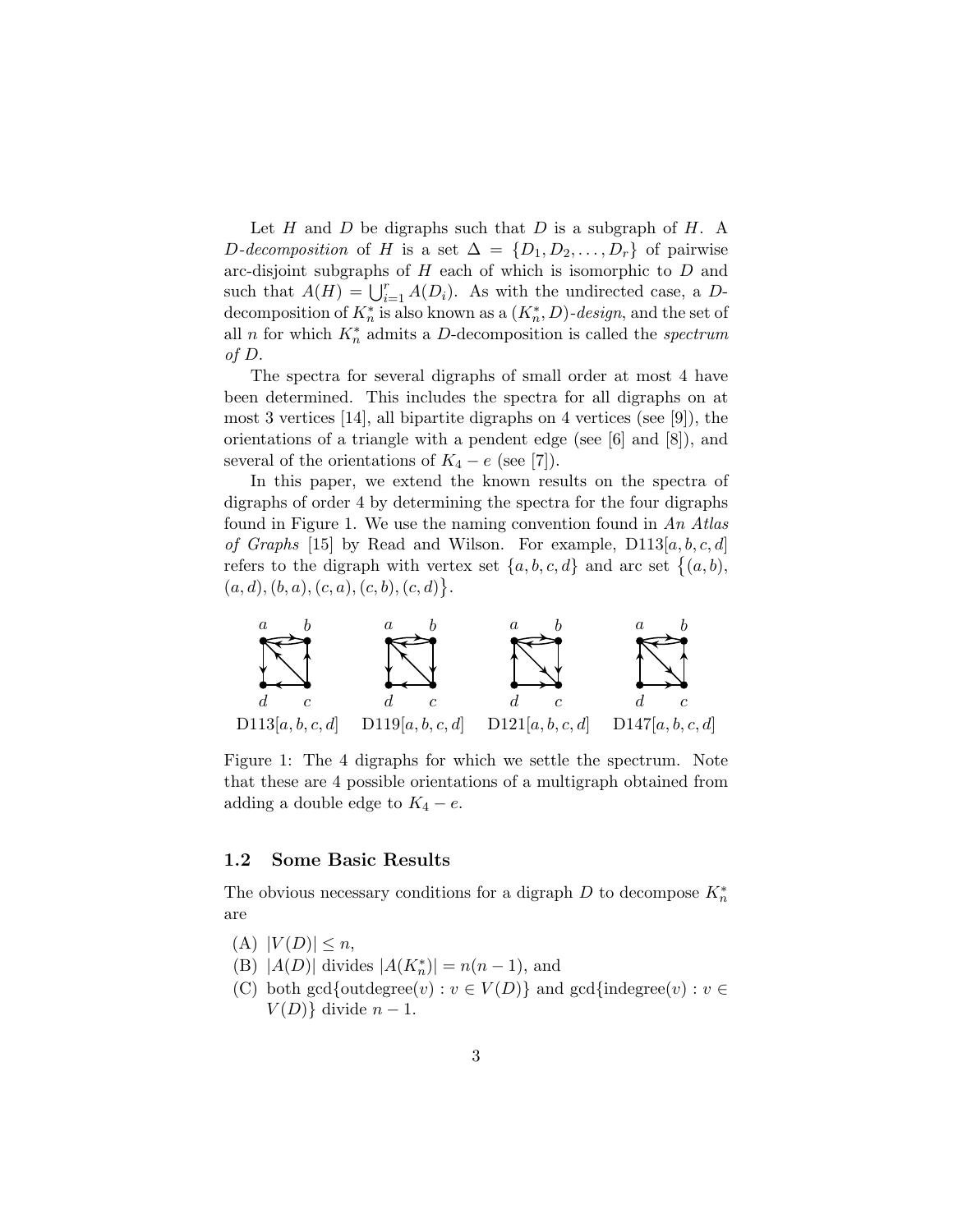Applying these necessary conditions to the 4 digraphs under consideration, we obtain the following necessary conditions:

**Lemma 1.** For  $D \in \{D113, D119, D121, D147\}$ , a  $(K_n^*, D)$ -design exists only if  $n \geq 7$  and  $n \equiv 1$  or 3 (mod 6).

Given a digraph D, the reverse orientation of D, denoted  $\text{Rev}(D)$ , is the digraph with vertex set  $V(D)$  and arc set  $\{(v, u) : (u, v) \in$  $A(D)$ . We make use of the following fact that was first noted in [9]:

**Observation 2** ([9]). Let D and H be digraphs. A D-decomposition of H exists if and only if a  $(\text{Rev}(D))$ -decomposition of  $\text{Rev}(H)$  exists.

The fact that  $K_n^* \cong \text{Rev}(K_n^*)$  leads to the following corollary:

Corollary 3. Let D be a digraph. A  $(K_n^*, D)$ -design exists if and only if a  $(K_n^*, \text{Rev}(D))$ -design exists.

Note that the 4 digraphs of interest in this paper occur in pairs with respect to their reverse orientations. Namely, D113  $\cong$  Rev(D121) and  $D119 \cong Rev(D147)$ .

The following theorems on decompositions of complete graphs and complete multipartite graphs are crucial for proving our main results. Note that these background results concern graphs, as opposed to digraphs. All of these results can be found in the Handbook of Combinatorial Designs [10] (see for example [1] and [11]).

**Theorem 4** ([10]). If n is an odd positive integer, then there exists  $a\{K_3,K_5\}$ -decomposition of  $K_n$ .

**Theorem 5** ([10]). Let  $t \geq 3$ . There exists a K<sub>3</sub>-decomposition of  $K_{t\times 2}$  if  $t \equiv 0$  or 1 (mod 3) and of  $K_{4,(t-2)\times 2}$  if  $t \equiv 2 \pmod{3}$ .

**Theorem 6** ([10]). Let  $t \geq 4$ . There exists a K<sub>4</sub>-decomposition of  $K_{t\times3}$  if  $t \equiv 0$  or 1 (mod 4) and of  $K_{6,(t-2)\times3}$  if  $t \equiv 2$  or 3 (mod 4) and  $t \neq 6$ .

The following is a well-known result that is a special case of Wilson's Fundamental Construction (see [13]).

**Theorem 7** ([13]). Let m, n, r, s, and t be positive integers. If there exists a  $(K_{t \times m}, K_n)$ -design, then there exists a  $(K_{t \times ms}, K_{n \times s})$ design. Similarly, if there exists a  $(K_{r, t \times m}, K_n)$ -design, then there exists a  $(K_{rs, t \times ms}, K_{n \times s})$ -design.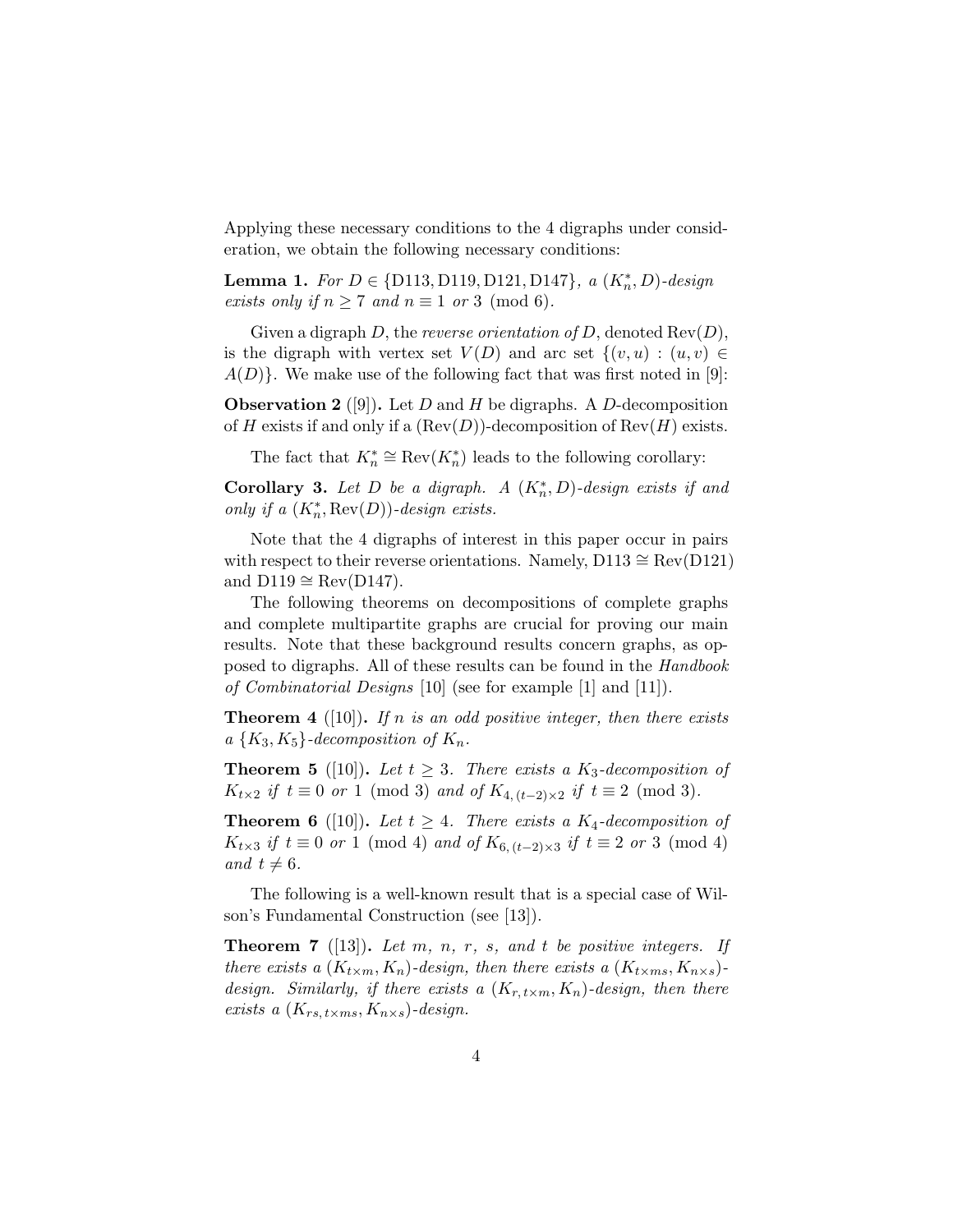## 2 Examples of Small Designs

We now turn our attention to the designs of small order which will be used for the general constructions.

Given a digraph represented by the notation  $D[a, b, c, d]$  and some  $i \in \mathbb{Z}_n$ , we define  $D[a, b, c, d] + i = D[a + i, b + i, c + i, d + i]$  where all addition is performed in  $\mathbb{Z}_n$ . By convention, define  $\infty + 1 = \infty$ .

Example 1. There exists a  $(K_7^*, D)$ -design for  $D \in \{D113, D119,$ D121, D147}.

Let  $V(K_7^*) = \mathbb{Z}_7$ .

A  $(K_7^*, \text{D113})$ -design is given by  $\{\text{D113}[0, 1, 4, 2] + i : i \in \mathbb{Z}_7\}.$ A  $(K_7^*, D119)$ -design is given by  $\{D119[0, 1, 5, 3] + i : i \in \mathbb{Z}_7\}.$ Applying Corollary 3, we obtain the remaining designs.

Example 2. There exists a  $(K_9^*, D)$ -design for  $D \in \{D113, D119,$ D<sub>121</sub>, D<sub>147</sub>.

Let  $V(K_9^*) = \mathbb{Z}_2 \times \mathbb{Z}_4 \cup \{\infty\}.$ 

A  $(K_9^*, D113)$ -design is given by

 $\{D113[(1, 1+i), (1, 0+i), (0, 0+i), (0, 1+i)] : i \in \mathbb{Z}_4\}$  $\cup$  {D113 $[(0, 3+i), (1, 2+i), (1, 0+i), (0, 2+i)]$  :  $i \in \mathbb{Z}_4$ }  $\cup$  {D113[\omego,  $(0, 3 + i)$ ,  $(0, 1 + i)$ ,  $(1, 3 + i)$ ] :  $i \in \mathbb{Z}_4$  }.

A  $(K_9^*, D119)$ -design is given by

$$
\{D119[(0,3+i), (0,0+i), (1,1+i), (1,2+i)]: i \in \mathbb{Z}_4\}
$$
  

$$
\cup \{D119[(0,3+i), (1,3+i), (1,2+i), (0,1+i)]: i \in \mathbb{Z}_4\}
$$
  

$$
\cup \{D119[\infty, (0,3+i), (1,1+i), (1,3+i)]: i \in \mathbb{Z}_4\}.
$$

Applying Corollary 3, we obtain the remaining designs.

Example 3. There exists a  $(K_{13}^*, D)$ -design for  $D \in \{D113, D119,$ D121, D147}.

Let  $V(K_{13}^*) = \mathbb{Z}_{13}$ .

A  $(K_{13}^*$ , D113)-design is given by

 ${D113[0, 4, 6, 8] + i : i \in \mathbb{Z}_{13}} \cup {D113[1, 0, 8, 11] + i : i \in \mathbb{Z}_{13}}.$ 

A  $(K_{13}^*$ , D119)-design is given by

 $\{D119[0, 4, 5, 7] + i : i \in \mathbb{Z}_{13} \} \cup \{D119[9, 12, 10, 2] + i : i \in \mathbb{Z}_{13} \}.$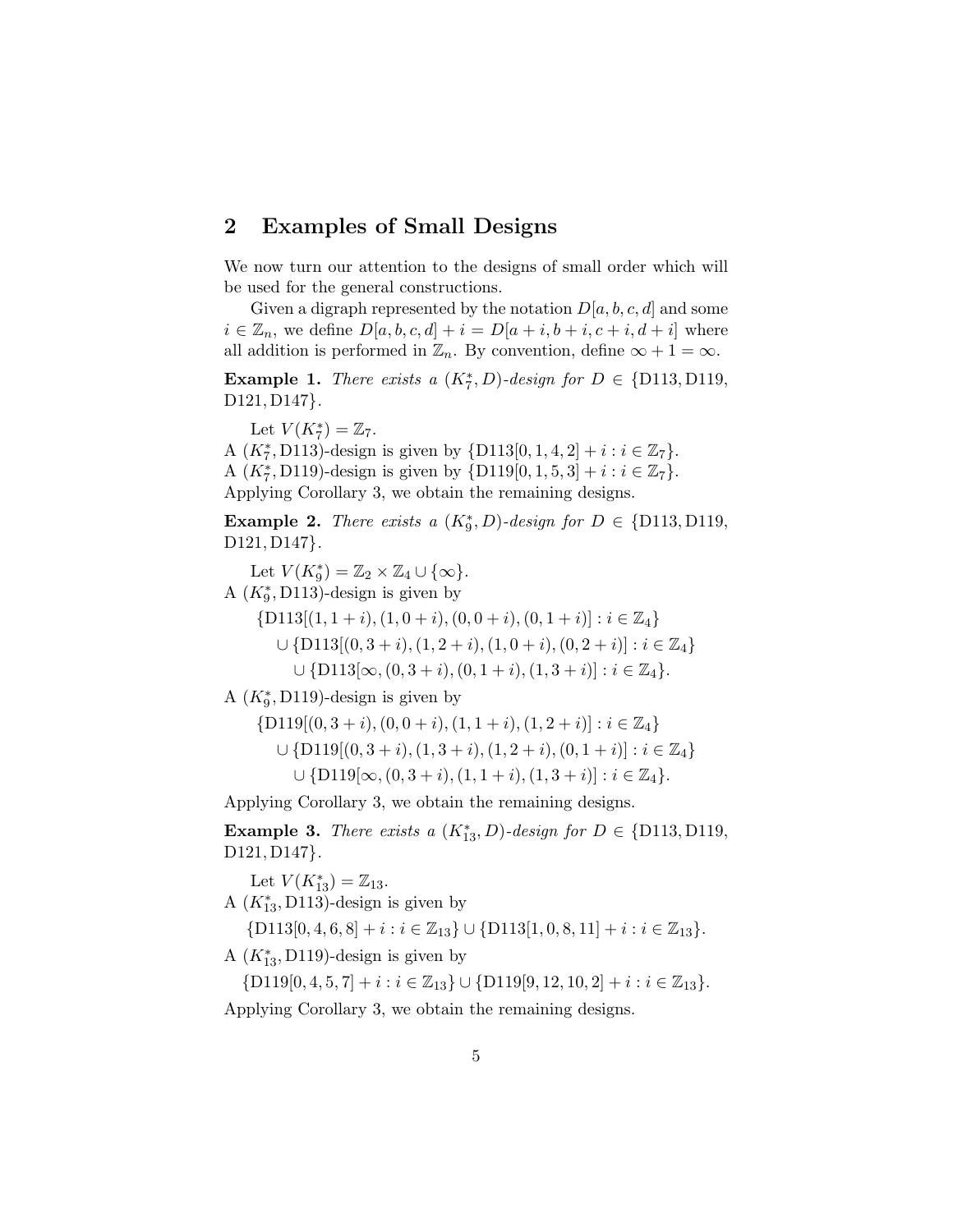Example 4. There exists a (K<sup>∗</sup> <sup>15</sup>, D)-design for D ∈ {D113, D119, D121, D147}.

Let  $V(K_{15}^*) = \mathbb{Z}_2 \times \mathbb{Z}_7 \cup \{\infty\}.$ A  $(K_{15}^*$ , D113)-design is given by  $\{D113[(0,4+i), (0,1+i), (1,0+i), (1,1+i)] : i \in \mathbb{Z}_7\}$  $\cup$  {D113[(0, 6 + i), (0, 0 + i), (1, 4 + i), (1, 1 + i)] :  $i \in \mathbb{Z}_7$ }  $\cup$  {D113[(1, 2 + i), (1, 1 + i), (0, 2 + i), (0, 0 + i)] :  $i \in \mathbb{Z}_7$ }  $\cup$  {D113[(1, 4 + i), (0, 3 + i), (0, 1 + i), (1, 0 + i)] :  $i \in \mathbb{Z}_7$ }  $\cup$  {D113[\ioo, (1, 6 + i), (1, 0 + i), (0, 0 + i)] :  $i \in \mathbb{Z}_7$  }.

A  $(K_{15}^*$ , D119)-design is given by

 $\{D119[(0, 6+i), (0, 0+i), (1, 2+i), (1, 3+i)] : i \in \mathbb{Z}_7\}$  $\cup$  {D119[(0, 3 + i), (0, 0 + i), (1, 0 + i), (1, 6 + i)] :  $i \in \mathbb{Z}_7$ }  $\cup$  {D119 $[(0, 5 + i), (1, 3 + i), (1, 0 + i), (0, 0 + i)] : i \in \mathbb{Z}_7$ }  $\cup$  {D119[(1, 2 + i), (0, 4 + i), (1, 5 + i), (1, 0 + i)] :  $i \in \mathbb{Z}_7$ }  $\cup$  {D119[ $\infty$ ,  $(1, 1 + i)$ ,  $(0, 0 + i)$ ,  $(0, 5 + i)$ ] :  $i \in \mathbb{Z}_7$  }.

Applying Corollary 3, we obtain the remaining designs.

Example 5. There exists a (K<sup>∗</sup> <sup>21</sup>, D)-design for D ∈ {D113, D119, D<sub>121</sub>, D<sub>147</sub>.

Let  $V(K_{21}^*) = \mathbb{Z}_{21}$ . A  $(K_{21}^*, \text{D113})$ -design is given by {D113[0, 3, 9, 1], D113[0, 4, 15, 2], D113[0, 7, 12, 5], D113[0, 11, 1, 19], D113[0, 17, 13, 20], D113[1, 7, 5, 12], D113[1, 2, 8, 6], D113[1, 14, 11, 3], D113[1, 17, 19, 10], D113[2, 14, 17, 18]}.

A  $(K_{21}^*, D119)$ -design is given by

{D119[7, 15, 18, 5], D119[2, 16, 0, 4], D119[4, 3, 18, 13], D119[0, 9, 7, 18], D119[0, 5, 4, 14], D119[0, 11, 19, 20], D119[0, 17, 8, 6], D119[1, 4, 17, 13], D119[1, 7, 11, 17],  $D119[2, 20, 8, 9]$ .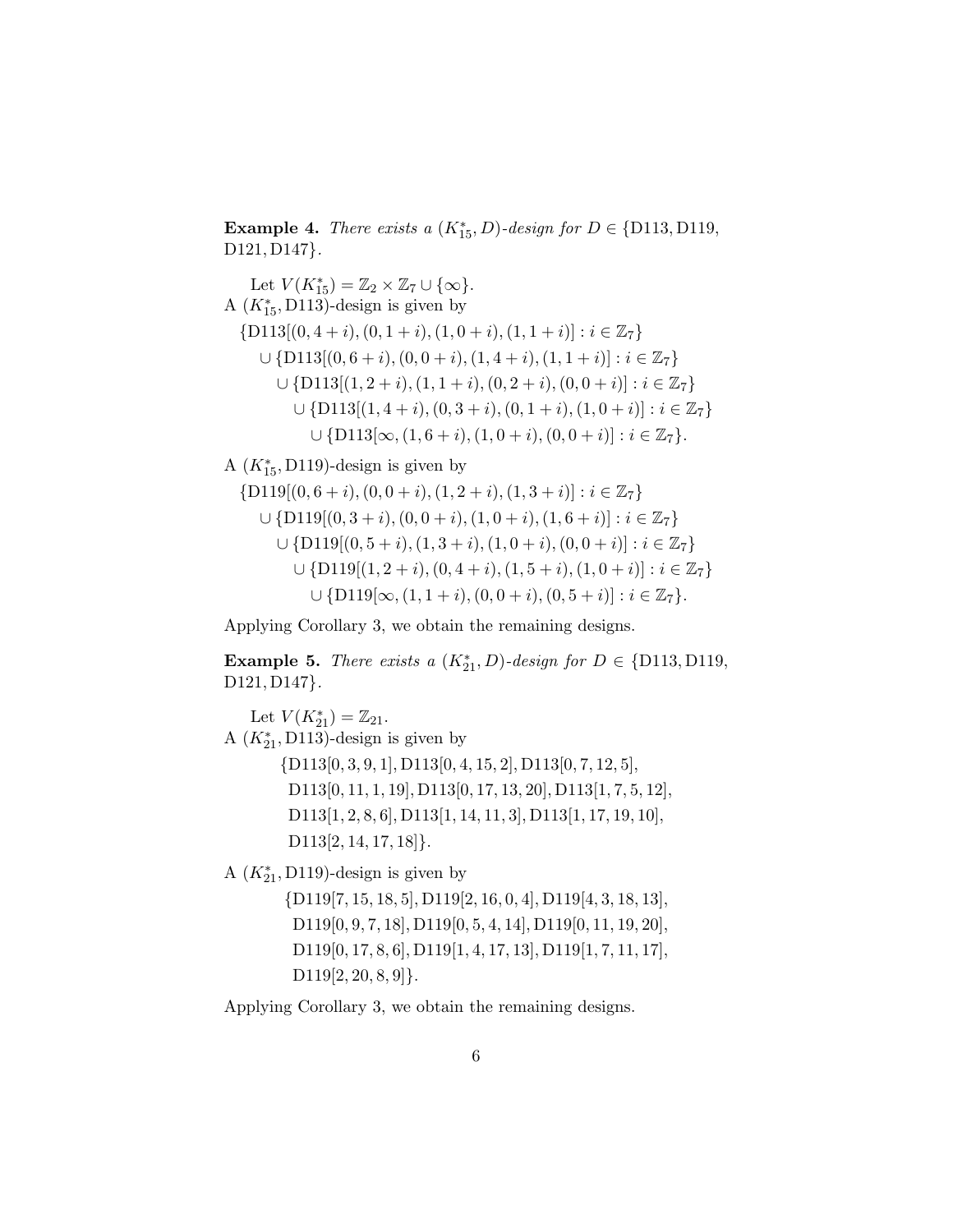Example 6. There exists a (K<sup>∗</sup> <sup>25</sup>, D)-design for D ∈ {D113, D119, D121, D147}.

Let  $V(K_{25}^*) = \mathbb{Z}_{25}$ . A  $(K_{25}^*, \text{D113})$ -design is given by

 $\{D113[0, 1, 13, 19] + i : i \in \mathbb{Z}_{25}\} \cup \{D113[0, 3, 17, 21] + i : i \in \mathbb{Z}_{25}\}$ ∪ {D113[0, 5, 15, 17] +  $i : i \in \mathbb{Z}_{25}$ } ∪ {D113[0, 7, 16, 14] +  $i : i \in \mathbb{Z}_{25}$ }.

A  $(K_{25}^*$ , D119)-design is given by

 $\{D119[0, 12, 2, 8] + i : i \in \mathbb{Z}_{25}\} \cup \{D119[0, 24, 6, 10] + i : i \in \mathbb{Z}_{25}\}\$  $\cup$  {D119[0, 22, 14, 16] +  $i : i \in \mathbb{Z}_{25}$ }  $\cup$  {D119[0, 20, 4, 18] +  $i : i \in \mathbb{Z}_{25}$ }.

Applying Corollary 3, we obtain the remaining designs.

Example 7. There exists a (K<sup>∗</sup> <sup>39</sup>, D)-design for D ∈ {D113, D119, D121, D147}.

Let  $V(K_{39}^*) = \mathbb{Z}_{39}$ . A  $(K_{39}^*, \text{D113})$ -design is given by

{D113[25, 24, 19, 11], D113[13, 25, 23, 36], D113[26, 20, 3, 5], D113[17, 9, 34, 27], D113[34, 13, 21, 35], D113[18, 6, 29, 7], D113[0, 10, 17, 5], D113[4, 6, 5, 0], D113[0, 3, 9, 15], D113[0, 18, 31, 9], D113[0, 19, 15, 22], D113[0, 20, 35, 11], D113[0, 32, 2, 38], D113[1, 25, 17, 38], D113[1, 31, 6, 35], D113[1, 5, 35, 8], D113[1, 14, 37, 34], D113[1, 20, 24, 11], D113[1, 29, 26, 12]}.

A  $(K_{39}^*$ , D119)-design is given by

{D119[25, 29, 12, 37], D119[35, 34, 26, 15], D119[5, 25, 24, 36], D119[23, 17, 28, 13], D119[5, 18, 36, 8], D119[4, 2, 7, 33], D119[0, 3, 9, 24], D119[0, 4, 6, 27], D119[0, 7, 30, 1], D119[0, 19, 22, 16], D119[0, 28, 34, 2], D119[0, 31, 2, 29], D119[0, 23, 14, 35], D119[0, 32, 5, 22], D119[0, 38, 35, 14], D119[1, 19, 32, 16], D119[1, 31, 6, 23], D119[1, 26, 13, 29], D119[2, 26, 36, 34]}.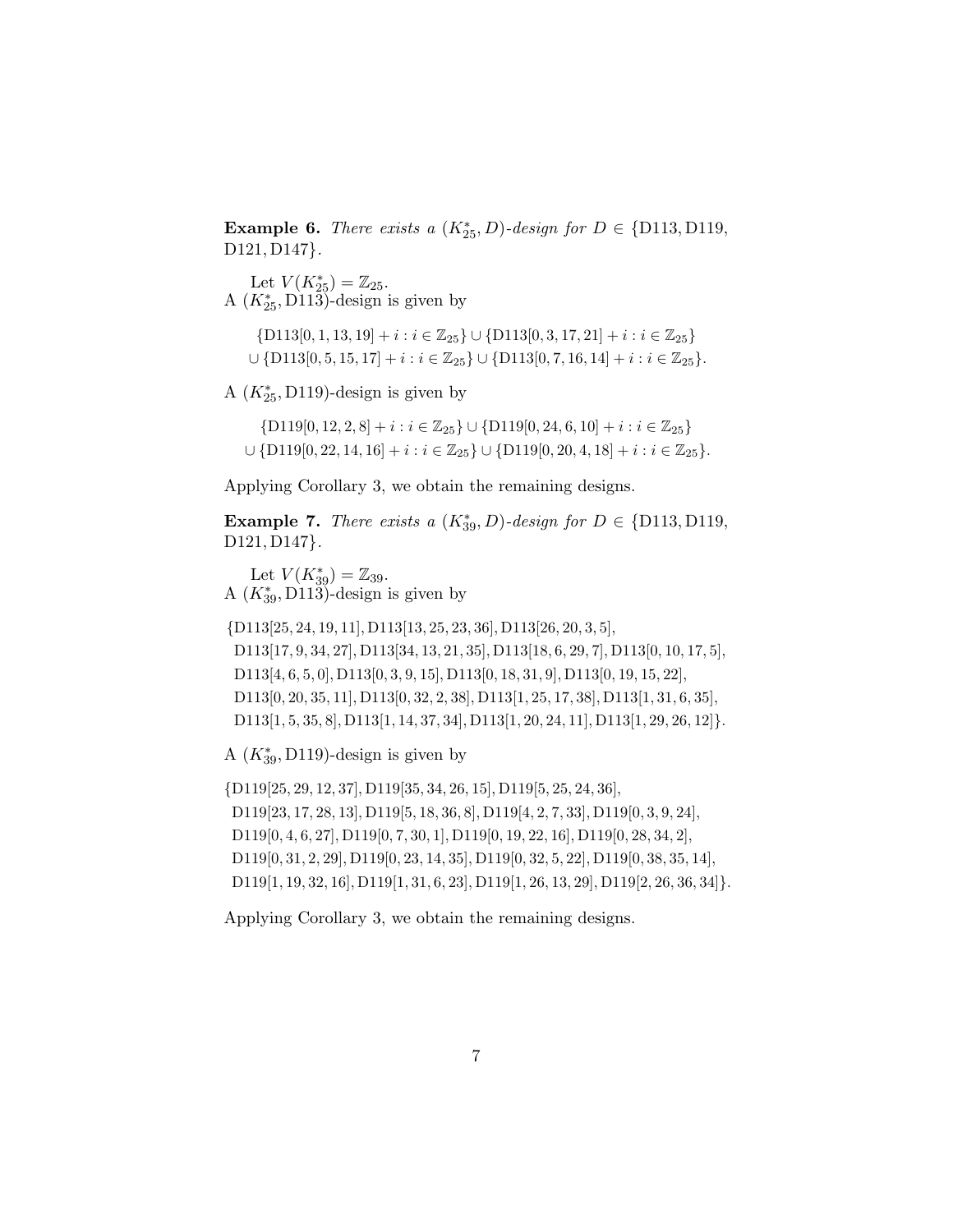Example 8. There exists a (K<sup>∗</sup> 4×2 , D)-design D ∈ {D113, D119, D121, D147}.

Let  $V(K^*_{4\times2}) = \mathbb{Z}_8$  with partition  $\{ \{0,4\}, \{1,5\}, \{2,6\}, \{3,7\} \}.$ A  $(K^*_{4\times 2}, D113)$ -design is given by

{D113[0, 1, 2, 5], D113[0, 6, 3, 2], D113[0, 7, 5, 3], D113[4, 1, 3, 5],  $D113[4, 2, 5, 6]$ ,  $D113[4, 7, 6, 3]$ ,  $D113[2, 7, 1, 3]$ ,  $D113[6, 1, 7, 5]$ .

A  $(K^*_{4\times 2}, D119)$ -design is given by

$$
\{D119[0,3,1,2]+i: i\in\mathbb{Z}_8\}.
$$

Applying Corollary 3, we obtain the remaining designs.

Example 9. There exists a (K<sup>∗</sup> 3×6 , D)-design for D ∈ {D113, D119, D<sub>121</sub>, D<sub>147</sub>.

Let  $V(K_{3\times 6}^*) = \mathbb{Z}_{18}$  with partition  $\{j \in \mathbb{Z}_{18} : j \equiv i \pmod{3}\}$ :  $i \in \mathbb{Z}_3$ .

A  $(K^*_{3\times 6}, D113)$ -design is given by

 $\{D113[2, 12, 13, 15] + i : i \in \mathbb{Z}_{18} \} \cup \{D113[1, 15, 14, 12] + i : i \in \mathbb{Z}_{18} \}.$ 

A  $(K^*_{3\times 6}, D119)$ -design is given by

 $\{D119[2, 12, 13, 15] + i : i \in \mathbb{Z}_{18} \} \cup \{D119[1, 15, 14, 12] + i : i \in \mathbb{Z}_{18} \}.$ 

Applying Corollary 3, we obtain the remaining designs.

Example 10. There exists a (K<sup>∗</sup> 5×6 , D)-design for D ∈ {D113, D119, D<sub>121</sub>, D<sub>147</sub>.

Let  $V(K_{5\times 6}^*) = \mathbb{Z}_{30}$  with partition  $\{ \{ j \in \mathbb{Z}_{30} : j \equiv i \pmod{5} \}$ :  $i \in \mathbb{Z}_5$ .

A  $(K_{5\times 6}^*$ , D113)-design is given by

 $\{D113[0, 2, 21, 7] + i : i \in \mathbb{Z}_{30}\} \cup \{D113[1, 7, 8, 22] + i : i \in \mathbb{Z}_{30}\}\$  $\cup$  {D113[3, 16, 15, 11] +  $i : i \in \mathbb{Z}_{30}$  }  $\cup$  {D113[2, 29, 10, 14] +  $i : i \in \mathbb{Z}_{30}$  }.

A  $(K^*_{5\times 6}, D119)$ -design is given by

 $\{D119[0, 2, 21, 7] + i : i \in \mathbb{Z}_{30}\} \cup \{D119[1, 7, 8, 22] + i : i \in \mathbb{Z}_{30}\}\$  $\cup$  {D119[3, 16, 15, 11] +  $i : i \in \mathbb{Z}_{30}$ }  $\cup$  {D119[2, 29, 10, 14] +  $i : i \in \mathbb{Z}_{30}$ }.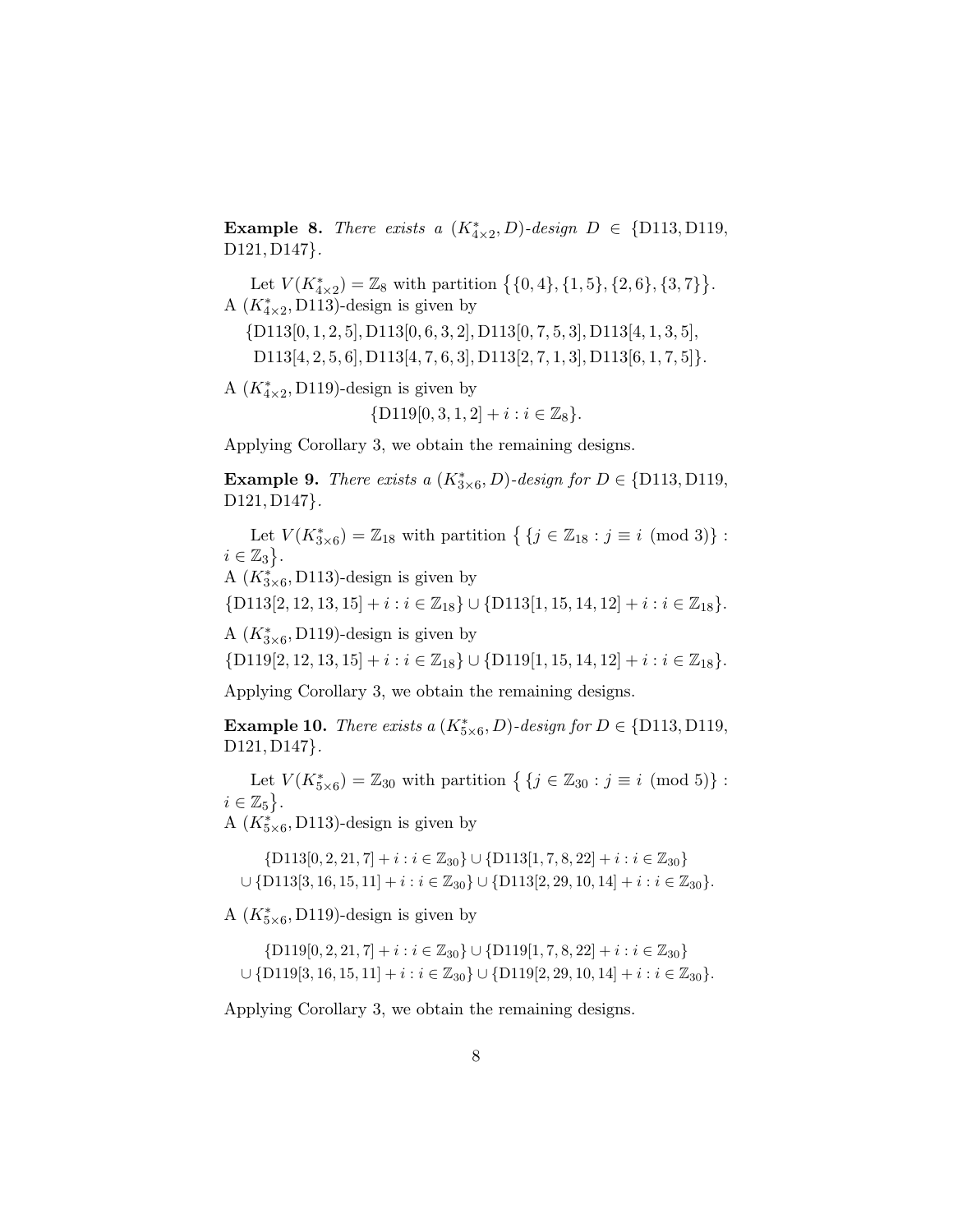**Example 11.** There exists a  $(K_9^* \setminus K_3^*, D)$ -design for  $D \in \{D113,$  $D119, D121, D147$ .

Let  $V((K_9^*\setminus K_3^*)=\mathbb{Z}_6\cup\{\infty_1,\infty_2,\infty_3\}$  where  $\infty_1, \infty_2$ , and  $\infty_3$ are the vertices in the hole.

A  $(K_9^*\setminus K_3^*, D113)$ -design is given by

 $\{D113[0, 2, 5, \infty_3], D113[5, \infty_1, 0, \infty_2], D113[\infty_1, 1, 2, 3],$  $D113[\infty_2, 1, 3, 2]$ ,  $D113[\infty_3, 2, 1, 3]$ ,  $D113[1, 0, \infty_3, 5]$ , D113[3, 0,  $\infty_2$ , 5], D113[4,  $\infty_2$ , 2, 5], D113[4,  $\infty_3$ , 3,  $\infty_1$ ],  $D113[4, 0, \infty_1, 2]$ ,  $D113[4, 1, 5, 3]$ .

A  $(K_9^*\setminus K_3^*, D119)$ -design is given by

 $\{D119[0, 4, \infty_1, 1], D119[\infty_1, 5, 1, 2], D119[0, 3, 2, \infty_1],$ D119[3,  $\infty_1$ , 4, 1], D119[ $\infty_2$ , 0, 2, 3], D119[ $\infty_2$ , 5, 3, 4],  $D119[\infty_2, 1, 4, 2]$ ,  $D119[5, 2, 4, \infty_3]$ ,  $D119[5, 0, \infty_3, 4]$ ,  $D119[\infty_3, 2, 1, 0], D119[3, \infty_3, 1, 5].$ 

Applying Corollary 3, we obtain the remaining designs.

## 3 Main Results

We finally address the general constructions needed to piece together the small designs mentioned previously to prove sufficiency of the necessary conditions.

**Theorem 8.** If  $n \equiv 1 \pmod{6}$  and  $n \ge 7$ , then a  $(K_n^*, D)$ -design *exists for*  $D \in \{D113, D119, D121, D147\}.$ 

*Proof.* Let  $D \in \{D113, D119, D121, D147\}$  and let  $n = 6x + 1$  for some positive integer  $x$ . When  $x$  is 1, 2, or 4, the result follows from Examples 1, 3, and 6, respectively. The remainder of the proof breaks into two cases.

CASE 1: x is odd with  $x \geq 3$ .

By Theorem 4 there exists a  $\{K_3, K_5\}$ -decomposition of  $K_x$ . Thus, by Theorem 7, there exists a  $\{K_{3\times6}, K_{5\times6}\}$ -decomposition of  $K_{x\times6}$ . Note that  $K_{6x+1} = (xK_6 \vee K_1) \cup K_{x \times 6} = K_{x \times 6} \cup \bigcup_{i=1}^{x} K_7$ . Thus,  $K_n^* = K_{x \times 6}^* \cup \bigcup_{i=1}^x K_i^*$ . Since there exists a  $(K_{3 \times 6}^*, D)$ -design (by Example 9) and there exists a  $(K^*_{5\times 6}, D)$ -design (by Example 10),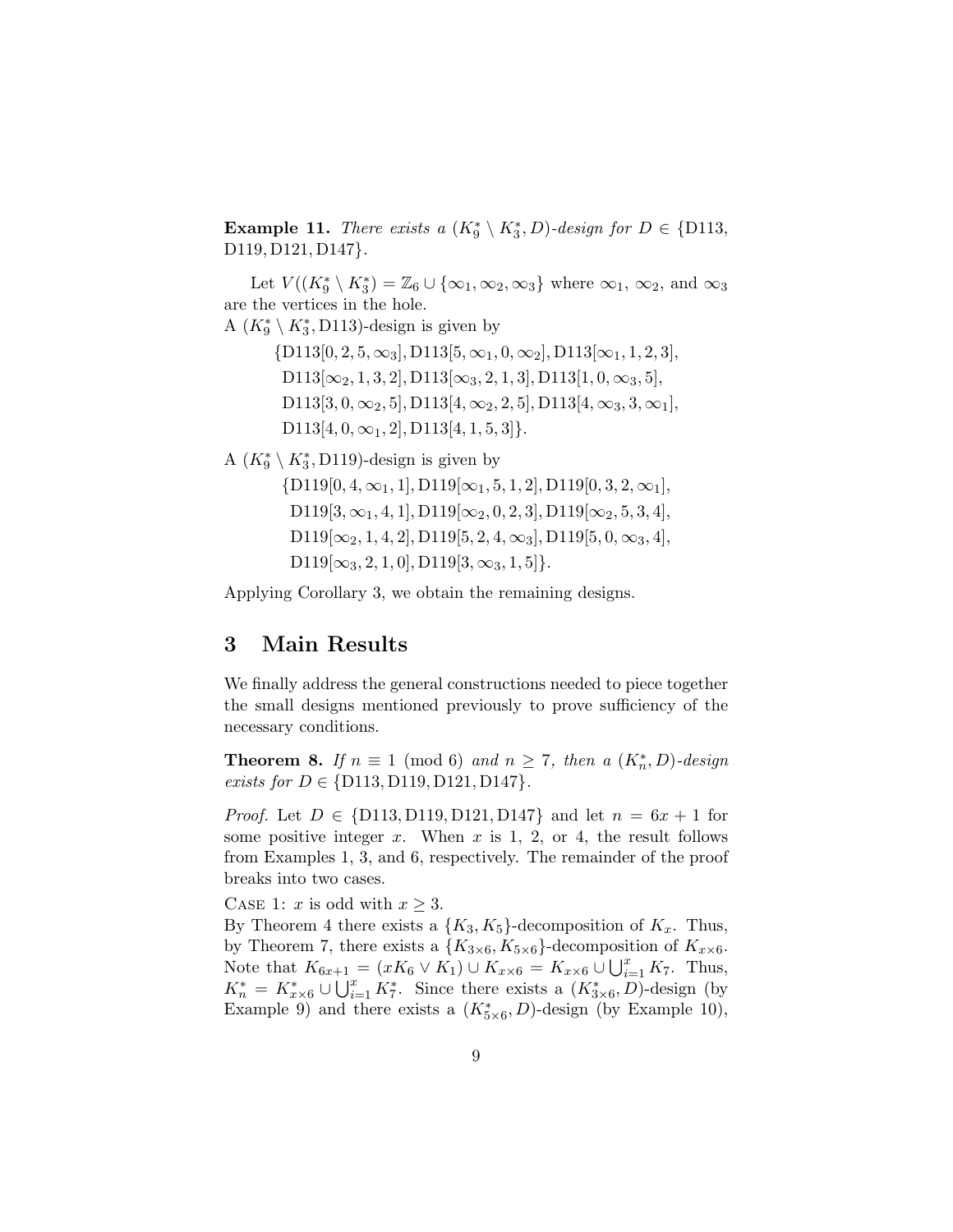there exists a  $(K^*_{x\times 6}, D)$ -design. Since there also exists a  $(K^*_7, D)$ design (by Example 1), there exists a  $(K_n^*, D)$ -design.

CASE 2: x is even with  $x \geq 6$ .

Let  $x = 2y$  for some integer  $y \ge 3$ . Hence,  $n = 6(2y) + 1 = 12y + 1$ .

SUBCASE 2.1:  $y \equiv 0$  or 1 (mod 3).

By Theorem 5 there exists a  $K_3$ -decomposition of  $K_{y\times 2}$ . Thus, by Theorem 7, there exists a  $K_{3\times 6}$ -decomposition of  $K_{y\times 12}$ . Note that  $K_{12y+1} = (yK_{12} \vee K_1) \cup K_{y \times 12} = K_{y \times 12} \cup \bigcup_{i=1}^{y} K_{13}$ . Thus,  $K_n^* = K_{y \times 12}^* \cup \bigcup_{i=1}^y K_{13}^*$ . Since there exists a  $(K_{3 \times 6}^*, D)$ -design (by Example 9), there exists a  $(K^*_{y\times 12}, D)$ -design. Since there also exists a  $(K_{13}^*, D)$ -design (by Example 3), there exists a  $(K_n^*, D)$ -design.

SUBCASE 2.2:  $y \equiv 2 \pmod{3}$ .

By Theorem 5 there exists a K<sub>3</sub>-decomposition of  $K_{4,(y-2)\times 2}$ . Thus, by Theorem 7, there exists a  $K_{3\times 6}$ -decomposition of  $K_{24,(y-2)\times 12}$ . Note that  $K_{12y+1} = ((K_{24} \cup (y-2)K_{12}) \vee K_1) \cup K_{24,(y-2)\times 12}$  $K_{24, (y-2)\times 12} \cup K_{25} \cup \bigcup_{i=1}^{y-2} K_{13}$ . Thus,  $K_n^* = K_{24, (y-2)\times 12}^* \cup K_{25}^* \cup K_{35}^*$  $\bigcup_{i=1}^{y-2} K_{13}^*$ . Since there exists a  $(K_{3\times 6}^*, D)$ -design (by Example 9), there exists a  $(K^*_{24,(y-2)\times12}, D)$ -design. Since there also exist  $(K^*_{25}, D)$ and  $(K_{13}^*, D)$ -designs (by Examples 6 and 3), there exists a  $(K_n^*, D)$ design.

**Theorem 9.** If  $n \equiv 3 \pmod{6}$  and  $n \geq 9$ , then a  $(K_n^*, D)$ -design exists for  $D \in \{D113, D119, D121, D147\}.$ 

*Proof.* Let  $D \in \{D113, D119, D121, D147\}$  and let  $n = 6x + 3$  for some positive integer x. When x is 1, 2, 3, or 6, the result follows from Examples 2, 4, 5, and 7, respectively. The remainder of the proof breaks into two cases.

CASE 1:  $x \equiv 0$  or 1 (mod 4) with  $x \geq 4$ .

By Theorem 6 there exists a  $K_4$ -decomposition of  $K_{\alpha \times 3}$ . Thus, by Theorem 7, there exists a  $K_{4\times 2}$ -decomposition of  $K_{x\times 6}$ . Note that  $K_{6x+3} = (xK_6 \vee K_3) \cup K_{x \times 6} = K_{x \times 6} \cup K_9 \cup \bigcup_{i=1}^{x-1} (K_9 \setminus K_3)$ . Thus,  $K_n^* = K_{x \times 6}^* \cup K_9^* \cup \bigcup_{i=1}^{x-1} (K_9^* \setminus K_3^*)$ . Since there exists a  $(K_{4 \times 2}^*, D)$ design (by Example 8), there exists a  $(K^*_{x\times 6}, D)$ -design. Since there also exists a  $(K_9^*, D)$ -design (by Example 2) and a  $(K_9^* \setminus K_3^*, D)$ design (by Example 11), there exists a  $(K_n^*, D)$ -design.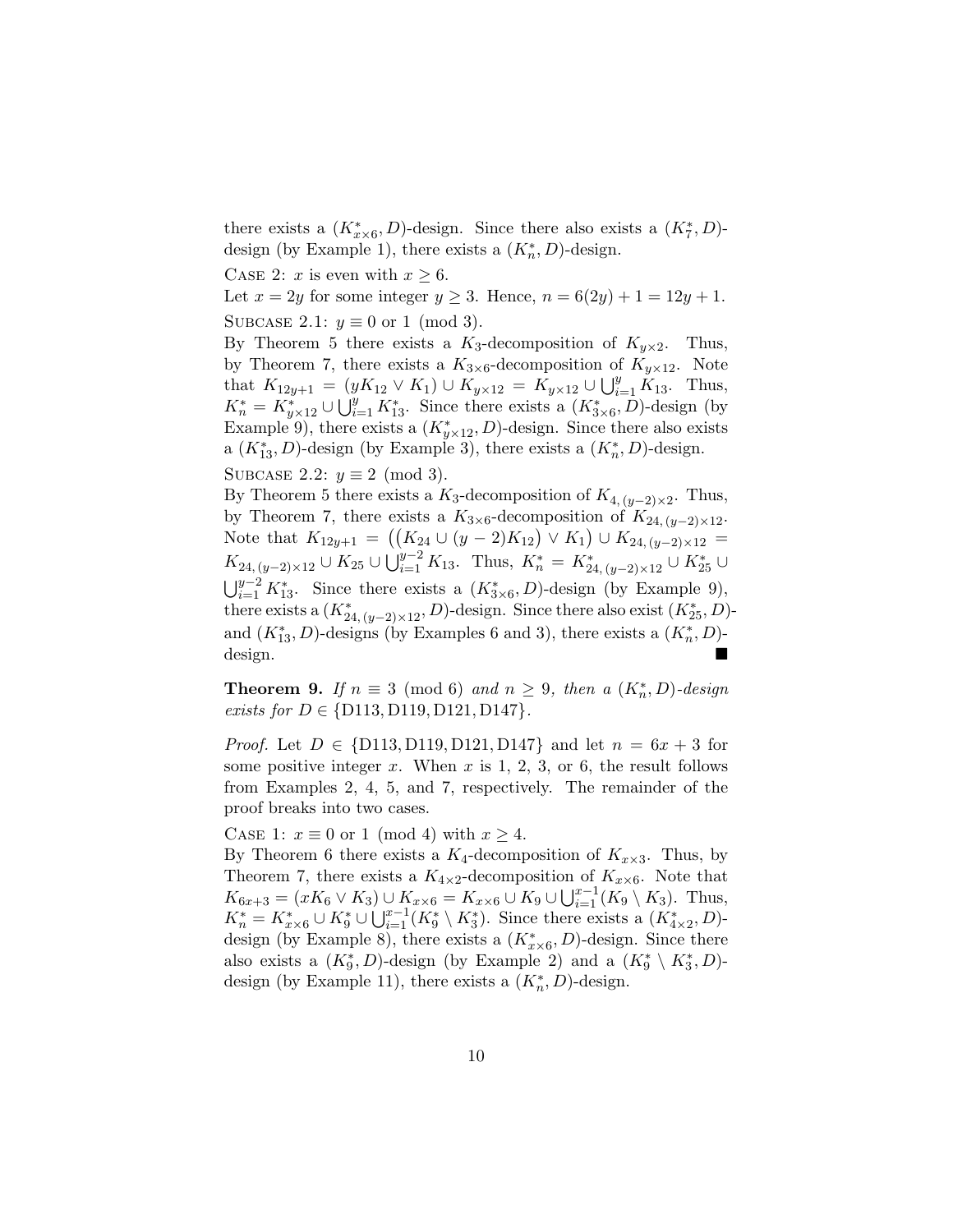CASE 2:  $x \equiv 2$  or 3 (mod 4) with  $x \ge 7$ .

By Theorem 6 there exists a  $K_4$ -decomposition of  $K_{6,(x-2)\times 3}$ . Thus, by Theorem 7, there exists a  $K_{4\times2}$ -decomposition of  $K_{12,(x-2)\times6}$ . Note that  $K_{6x+3} = ((K_{12} \cup (x-2)K_6) \vee K_3) \cup K_{12,(x-2)\times 6}$  $K_{12,(x-2)\times 6}$  ∪  $K_{15}$  ∪  $\bigcup_{i=1}^{x-2}(K_9\setminus K_3)$ . Thus,  $K_n^* = K_{12,(x-2)\times 6}^*$  ∪  $K_{15}^* \cup \bigcup_{i=1}^{x-2} (K_9^* \setminus K_3^*)$ . Since there exists a  $(K_{4 \times 2}^*, D)$ -design (by Example 8), there exists a  $(K^*_{12,(x-2)\times 6}, D)$ -design. Since there also exists a  $(K_{15}^*, D)$ -design (by Example 4) and a  $(K_9^* \setminus K_3^*, D)$ -design (by Example 11), there exists a  $(K_n^*, D)$ -design.

Hence, our main result can be summarized as Theorem 10.

**Theorem 10.** For  $D \in \{D113, D119, D121, D147\}$ , there exists a  $(K_n^*, D)$ -design if and only if  $n \equiv 1$  or 3 (mod 6) and  $n \ge 7$ .

## Acknowledgments

The authors wish to thank Peter Adams for help with finding several of the examples. This research is supported by grant number A1659815 from the Division of Mathematical Sciences at the National Science Foundation. This work was done while the third, fourth, sixth, seventh authors were participants in REU Site: Mathematics Research Experience for Pre-service and for In-service Teachers at Illinois State University.

## References

- [1] R. J. R. Abel, F. E. Bennett, and M. Greig, "PBD-Closure," in Handbook of Combinatorial Designs, C. J. Colbourn and J. H. Dinitz (Editors), 2nd ed., Chapman & Hall/CRC Press, Boca Raton, FL, 2007, pp. 246–254.
- [2] P. Adams, D. Bryant, and M. Buchanan, A survey on the existence of G-designs, J. Combin. Des. 16 (2008), 373–410.
- [3] J.-C. Bermond, C. Huang, A. Rosa, and D. Sotteau, Decomposition of complete graphs into isomorphic subgraphs with five vertices, Ars Combin., 10 (1980), 211–254.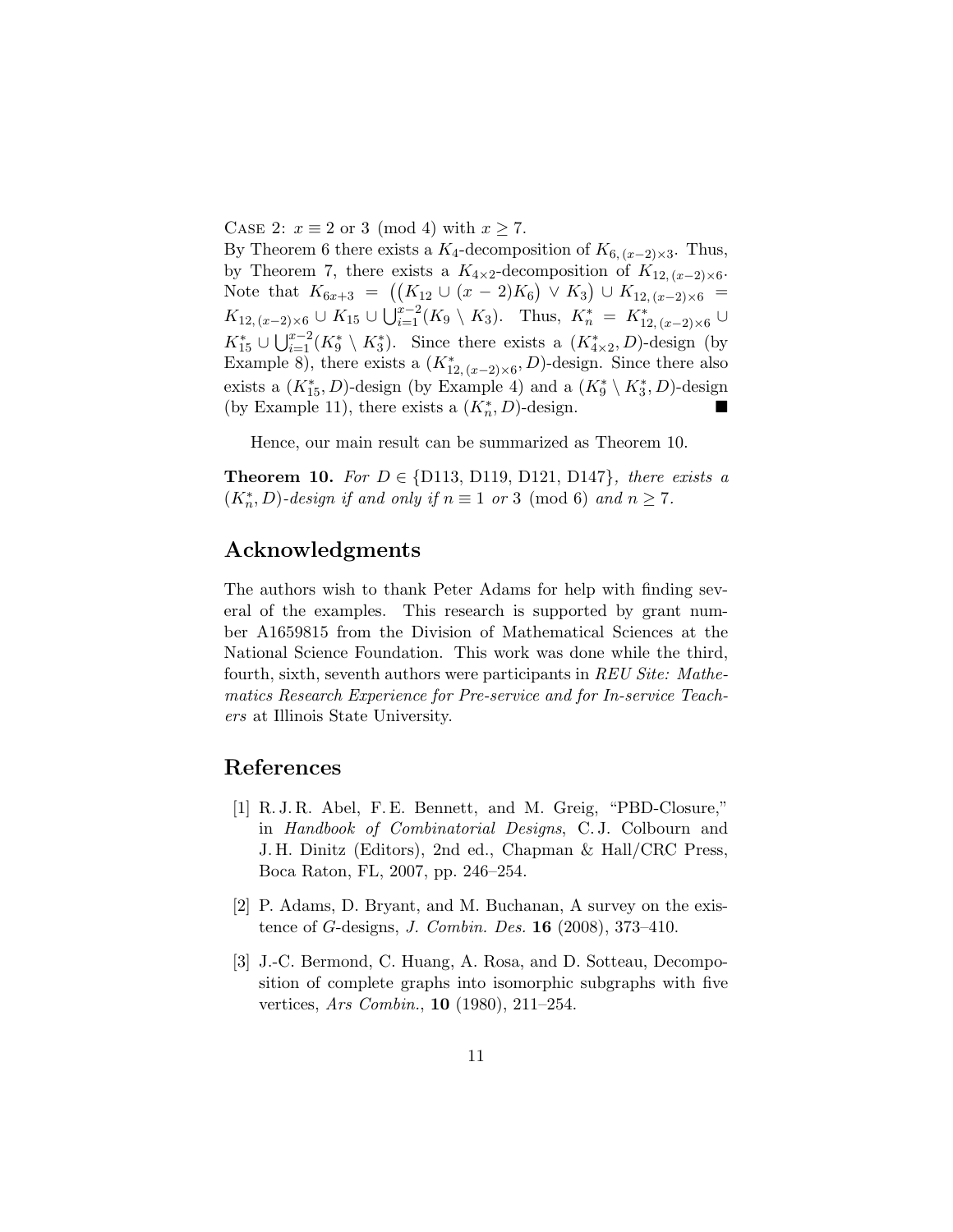- [4] J.-C. Bermond and J. Schönheim, G-decomposition of  $K_n$ , where G has four vertices or less, *Discrete Math.* **19** (1977), 113–120.
- [5] D. Bryant and S. El-Zanati, "Graph Decompositions," in Handbook of Combinatorial Designs, C. J. Colbourn and J. H. Dinitz (Editors), 2nd ed., Chapman & Hall/CRC Press, Boca Raton, FL, 2007, pp. 477–486.
- [6] R. C. Bunge, C. J. Cowan, L. J. Cross, S. I. El-Zanati, A. E. Hart, D. Roberts, and A. M. Youngblood, Decompositions of complete digraphs into small tripartite digraphs, J. Combin. Math. Combin. Comput.  $102$  (2017), 239–251.
- [7] R. C. Bunge, B. D. Darrow, T. M. Dubczuk, S. I. El-Zanati, H. H. Hao, G. L. Keller, and G. A. Newkirk, On decomposing the complete symmetric digraph into orientations of  $K_4 - e$ , Discuss. Math. Graph Theory, to appear.
- [8] R. C. Bunge, S. DeShong, S. I. El-Zanati, A. Fischer, D. P. Roberts, and L. Teng, The spectrum problem for digraphs of order 4 and size 5, Opuscula Math. 38 (2018), 15–30.
- [9] R. C. Bunge, S. I. El-Zanati, H. J. Fry, K. S. Krauss, D. P. Roberts, C. A. Sullivan, and N. E. Witt, On the spectra of bipartite directed subgraphs of  $K_4^*$ , J. Combin. Math. Combin. *Comput.* **98** (2016),  $375 - 390$ .
- [10] C.J. Colbourn and J.H. Dinitz (Editors), Handbook of Combinatorial Designs, 2nd ed., Chapman & Hall/CRC Press, Boca Raton, FL, 2007.
- [11] G. Ge, "Group divisible designs," in Handbook of Combinatorial Designs, C. J. Colbourn and J. H. Dinitz (Editors), 2nd ed., Chapman & Hall/CRC Press, Boca Raton, FL, 2007, pp. 255– 260.
- [12] G. Ge, S. Hu, E. Kolotoğlu, and H. Wei, A complete solution to spectrum problem for five-vertex graphs with application to traffic grooming in optical networks, J. Combin. Des. 23 (2015), 233–273.